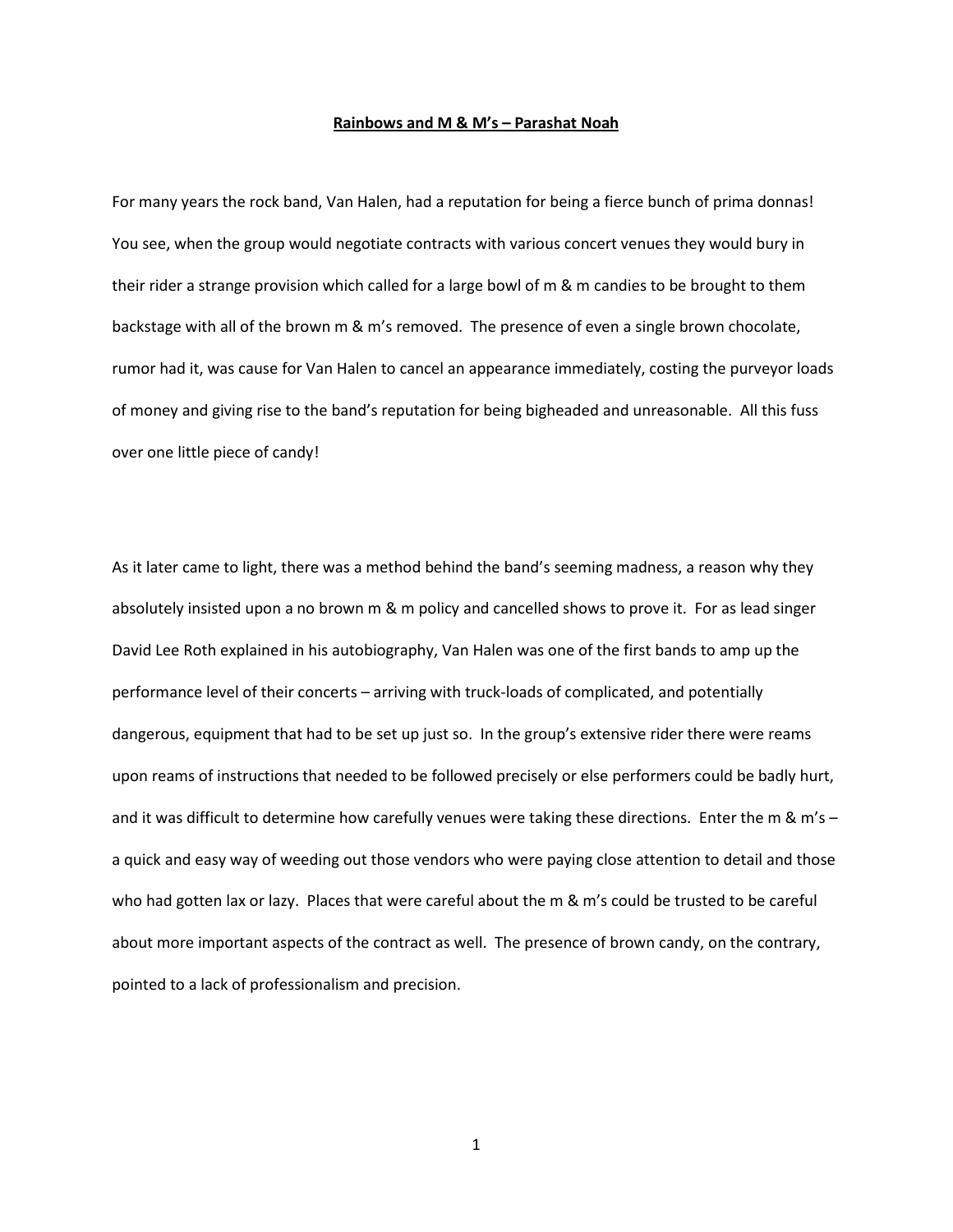I first read this story about Van Halen in Steven Levitt and Stephen Dubner's bestselling book, Think Like a Freak, and I found myself thinking about it again this week as I reflected upon our Torah portion of the morning, *Parashat Noah*. Most of us know the story well: how seeing the terrible corruption and ill behavior that had overtaken over the world, God became disgusted with humanity and decided to start over, sending an enormous flood to destroy the earth. Only Noah and his family found sufficient favor in the Divine eye to merit being saved and were thus instructed to build an ark containing animals of every kind in order to eventually re-populate civilization. "Make yourself an ark of gopher wood," commanded God. "Make it an ark with compartments, and cover it inside and out with pitch. This is how you shall make it: the length of the ark shall be 300 cubits, its width 50 cubits, and its height 30 cubits. Make an opening for daylight in the ark and terminate it within a cubit of the top. Put the entrance to the ark in its side; make it with bottom, second, and third decks" (Genesis 5:15-16).

Hearing these Divine instructions, one can't help but wonder why the specific materials and dimensions of the ark – its length, width, and height; the placement of its entrance, deck, and window; the natural resources from which it was to be made – were so important to God. One might have imagined that with all that Noah was contending – the end of life as he knew it, the impending death of almost everyone he had ever known, the enormous weight of responsibility with which he had been tasked – God would simply have asked that he build an ark – safe and secure and structurally sound – rather than micro-managing the project down to its very last detail. To be sure, God was likely concerned that the ark be large enough to contain all the various animals that it would need to hold. And perhaps God thought to be doing Noah a favor by giving clear and precise instructions so that Noah had fewer calculations and decisions to make on his own. Maybe God knew something we don't about ark building –perhaps there was Divine wisdom behind these particular materials and dimensions. Still, the level of

2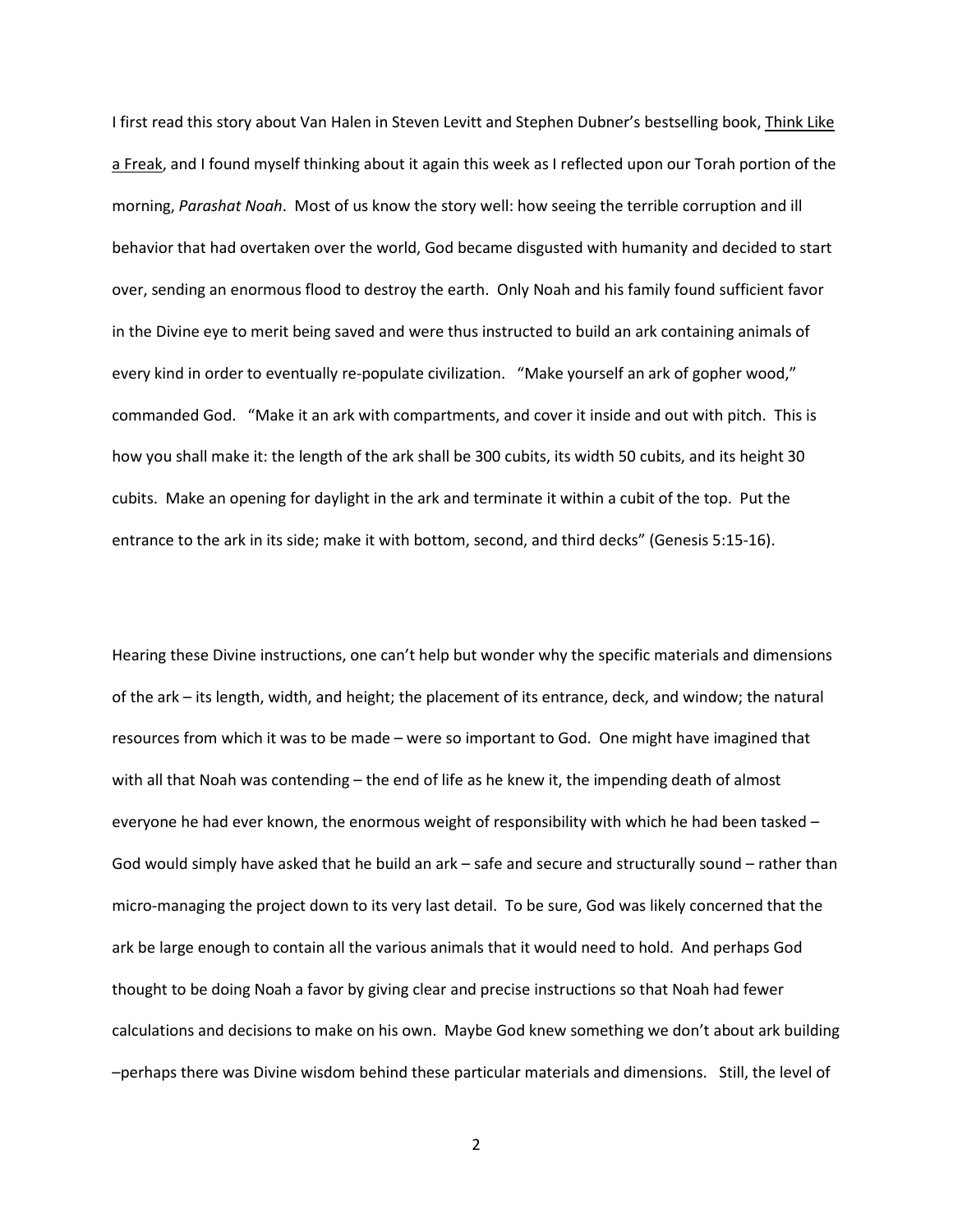detail ordered here by God seems surprising, especially given the particular circumstances of this moment in history.

And it is not only here, in the story of Noah, that our tradition delves into such minute detail about seemingly less important elements! Later in the Book of Exodus, the construction of the *mishkan* (the portable Tabernacle used by the Israelites during their period of desert wandering) is described in a similarly precise manner with the smallest and most particular aspects of size, color, shape, and design meticulously spelled out. When the sacrificial system is developed in the Book of Leviticus, the instructions given to the priests about what animals may be offered and how they should be prepared is again recounted with extraordinary specificity. As we think about almost any Jewish practice – be it building a sukkah or lighting a Chanukkah menorah or reciting the blessings of the *Amidah* – there are rules upon rules that determine exactly how these rituals should be carried out and what renders them unacceptable. Following God's commandments in a general sense seems seldom to be enough. Rather, we are expected to carry out these Divine laws in a most particular and exacting way.

So why *does* God care so much that Noah's ark be 300 by 50 by 30 cubits, that the Tabernacle's altar be made of acacia wood overlaid with pure gold and containing two rings underneath its molding, that the blood from the ram of a particular offering be put on Aaron's right ear, the thumb of his right hand, and the big toe of his right foot? Why does God care that a sukkah be no larger than 20 cubits but no smaller than 10 hand-breaths or that we put on our right shoe on before our left when we get dressed in the morning or that we consume at least an olive's volume worth of matzah on the first night of Passover? We may not be living in the same conditions of enormous stress and destruction as our forbear Noah, but still the questions remain. Shouldn't it be enough to live a good and Jewish life even

3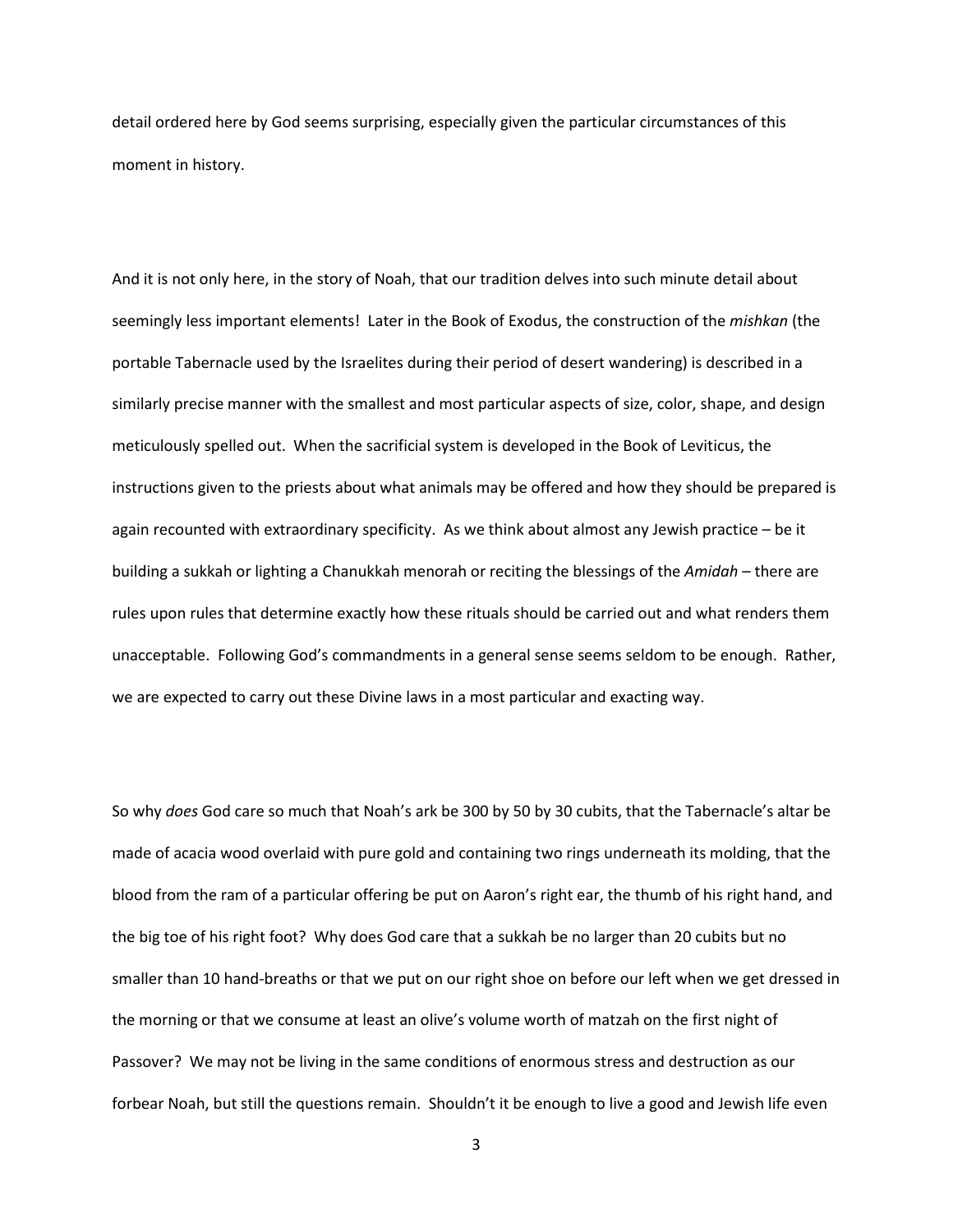if we don't quite get all the details right? Shouldn't God have bigger things to worry about than the smallest elements of human behavior and practice?

To be sure, we can sometimes lose the forest for the trees and I believe that embodying the spirit of Jewish law – the larger values and principles to which Judaism aspires – can be important and meaningful, even when we can't get the exact letter of the law just right all the time. But I also think that there is a lesson in the precision of the Divine command to Noah. Faced with the corruption of humanity, God desperately searched for a man not only to build an ark but rather to build a community, a society, a world reborn. God needed to know that this was a man of goodness and of faith, someone who would take the needs of the other seriously, who would be responsible and careful, who could both innovate his own vision and execute the ideas of others. "*Ish tzadik tamim haya b'dorotav* – Noah was a righteous man, blameless in his age" the Torah writes of our protagonist, and the seemingly extraneous word "in his age" leads the Biblical commentators to wonder famously if Noah's righteousness was only relative to the other bad people who surrounded him or if he was truly a good and just soul. God, too, wants to make sure that the man whom God has chosen has the moral character and mettle to create a new and better human race.

Enter the construction of the ark – God's own small version of Van Halen's brown m & m's, a litmus test by which to determine whether this potential savior of mankind is worthy of the task with which he has been charged. "Does he have faith enough in Me to follow a set of arbitrary size requirements?" you can almost hear God muse. "Is he careful enough to follow instructions, humble enough to enact a vision not his own, patient enough to measure just so? Will he care about things that are important to

4